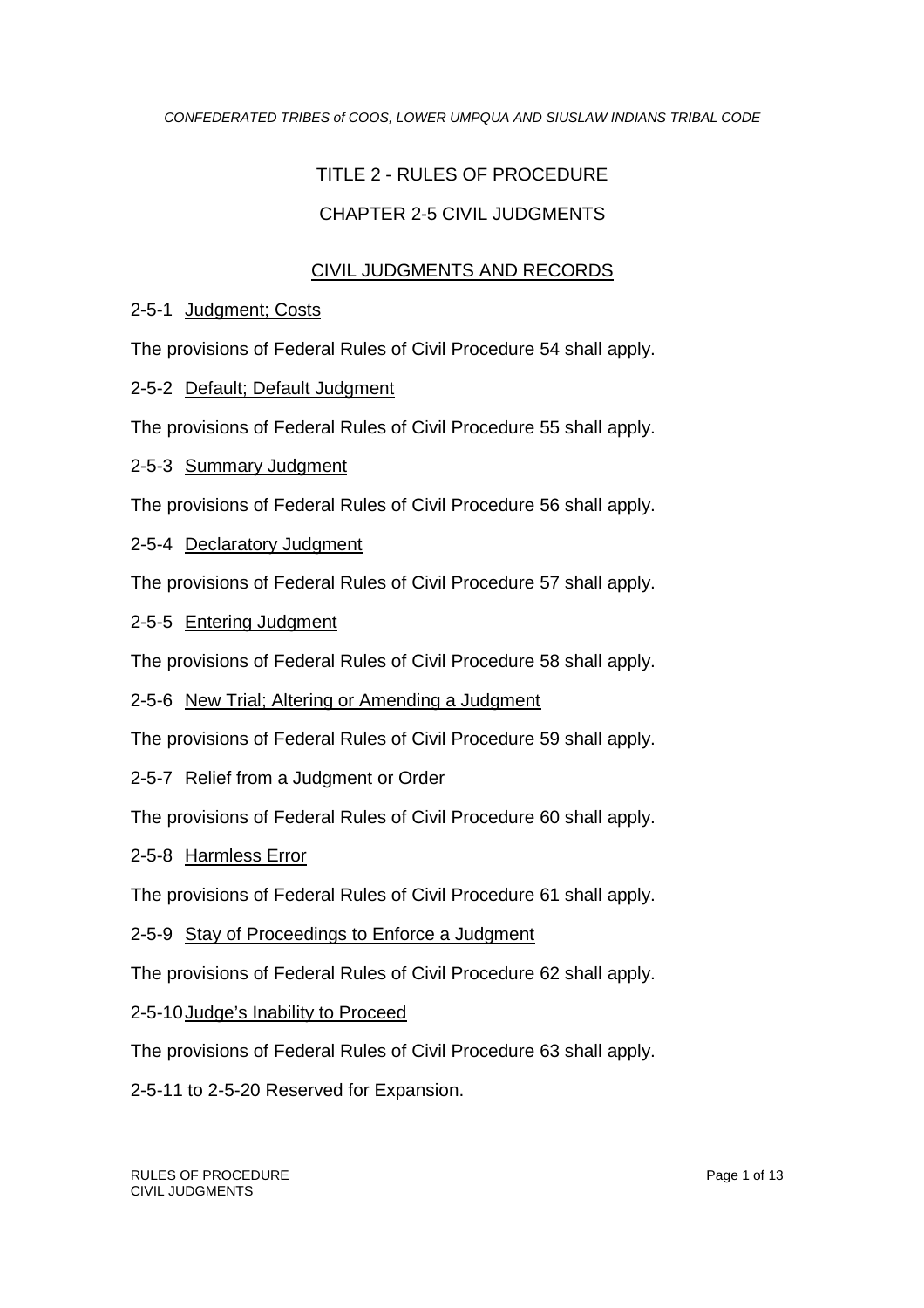## ENFORCEMENT OF FOREIGN JUDGMENTS

#### 2-5-21Definition

Foreign Judgment - means a judgment, decree or order of a court of the United States, of a State or of a federally recognized Indian tribe.

#### 2-5-22Filing and Status of Federal Court Judgment

A copy of a federal court judgment, authenticated by the court of its origin, may be filed with the Clerk of Court. The Clerk shall treat the federal foreign judgment in the same manner as a judgment of the Tribal Court. A judgment so filed is subject to the same procedures of reopening, vacating or staying as a judgment of the Tribal Court and may be enforced in like manner.

#### 2-5-23Notice of Filing of Federal Judgment

(a) At the time of the filing of the federal court judgment, the judgment creditor or the creditor's attorney shall file with the Clerk of Court an affidavit setting forth the name and last-known post office address of the judgment debtor and judgment creditor. The affidavit must include a statement that the federal judgment is valid, enforceable and not appealable, and the extent to which it has been satisfied.

(b) Promptly upon filing the federal judgment and affidavit, the judgment creditor or someone on his or her behalf shall mail notice of the filing of the judgment and affidavit, attaching a copy of each to the notice, to the judgment debtor and to the debtor's attorney of record, if any, each at his last-known address, by certified mail, return receipt requested. The notice must include the name and post office address of the judgment creditor and the judgment creditor's attorney, if any. The judgment creditor shall file with the Clerk an affidavit setting forth the date upon which the notice was mailed.

(c) The federal judgment may not be executed upon by the judgment creditor earlier than thirty (30) days after the date of mailing the notice of filing.

(d) If, during the thirty- (30) day period, the judgment debtor shows the Tribal Court any ground upon which a similar Tribal Court judgment would be stayed, the court will stay enforcement of the federal court judgment for an appropriate period.

#### 2-5-24Filing and Status of State Court Judgments and the Judgments of Other Tribal Courts

In the interests of comity, a party in whose favor a state court judgment or the judgment of another tribal court was entered may bring an action for enforcement of the judgment in Tribal Court. Such action shall be commenced by the filing of a verified complaint, to which the authenticated foreign judgment and a copy of the entire record of the state court or tribal proceeding shall be attached. The complaint shall include: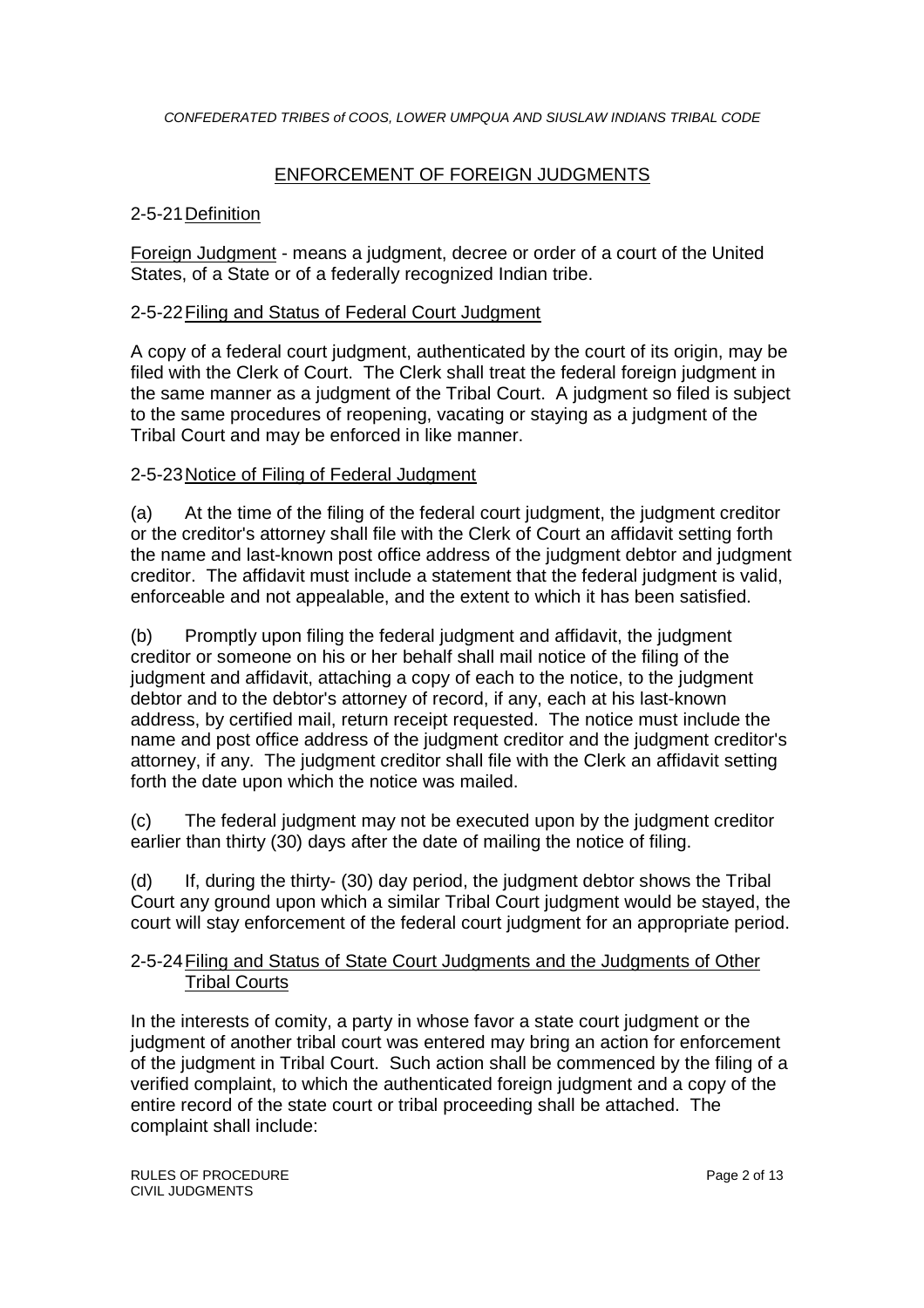(a) jurisdictional facts sufficient for the court to determine that the state or tribal court had subject matter jurisdiction over the cause and personal jurisdiction over the defendant during the proceedings; and

(b) the information required in CLUSITC 2-5-23(a) to be supplied by affidavit.

#### 2-5-25Grounds for Declination of Enforcement of State Court Judgment

(a) A defendant in an action to enforce a state court judgment or the judgment of another tribal court may collaterally attack the judgment in a first responsive pleading on grounds of jurisdictional defects or infringement of the rights of the defendant under the federal Indian Civil Rights Act.

(b) If a defendant fails to file a responsive pleading, the court will subject the foreign judgment and record to strict scrutiny for jurisdictional or constitutional deficiencies. Such scrutiny may include an evidentiary hearing on any jurisdictional or constitutional issues raised on the face of the foreign judgment or record of proceedings.

(c) If the court finds jurisdictional or constitutional defects in the judgment or the record of the state or tribal court proceedings, it will decline to enforce the judgment.

#### 2-5-26Decision and Enforcement

A ruling accepting or declining a state or tribal court judgment for enforcement shall be based upon findings of fact and conclusions of law. The court's ruling shall be filed with the Clerk of Court for entry in the judgment book and docket. If enforcement of the judgment is declined by the court, the Clerk shall transmit the findings and conclusions to the court issuing the judgment.

#### 2-5-27Authentication of Foreign Judgment and Court Records

An official record kept within the United States, when admissible for any purpose, may be evidenced by an official publication thereof or by a copy attested by the officer having legal custody of that record, or by the officer's deputy, and accompanied by a certificate that such officer has the custody.

#### 2-5-28Fees

Any person filing a foreign judgment or a complaint seeking to enforce a foreign judgment shall pay to the Clerk of Court a fee of \$75.

2-5-29 to 2-5-40 Reserved for Expansion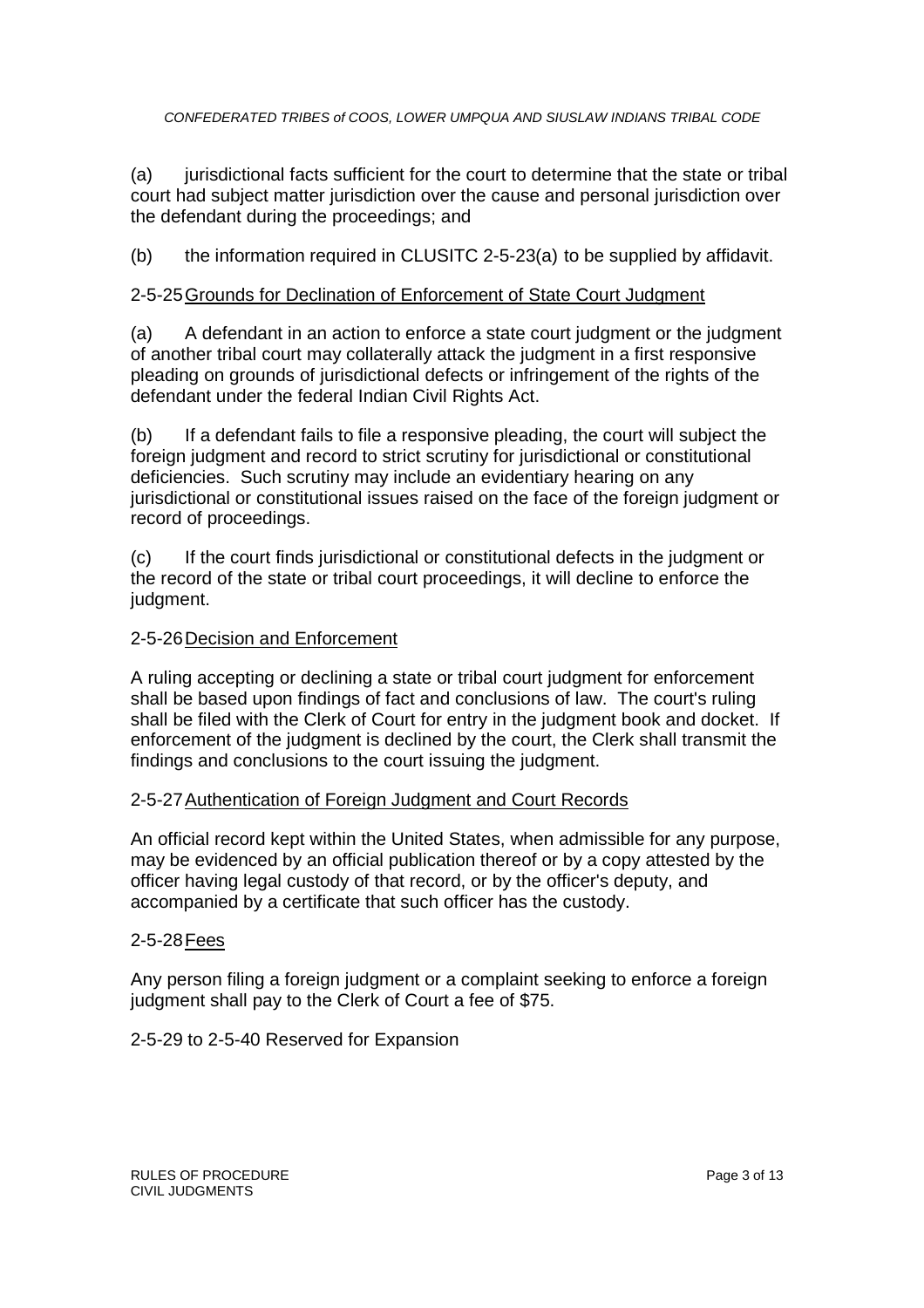## EXECUTION ON JUDGMENT

#### 2-5-41Time Limit for Issuing Execution

Subject to CLUSITC 2-5-42, the party in whose favor judgment is given may, at any time within ten (10) years after the entry thereof, apply for a writ of execution for its enforcement pursuant to CLUSITC 2-5-41 to 2-5-58.

#### 2-5-42Renewal After Ten (10) Years

(a) A judgment creditor may extend the period of time in which to apply for a writ of execution pursuant to CLUSITC 2-5-41 to 2-5-58 by filing a certificate of extension in the Tribal Court. The Clerk of the Court shall enter the certificate in the judgment book and make entries of the extension in the docket. A judgment creditor may file a certificate of extension only if the time for applying for a writ of execution has not expired under CLUSITC 2-5-41 and a full satisfaction of the judgment has not been filed.

(b) A certificate of extension must be signed by the judgment creditor, or by an attorney who represents the judgment creditor.

(c) The period of time in which to apply for a writ of execution pursuant to CLUSITC 2-5-41 to 2-5-58 that is extended pursuant to this section expires ten (10) years after the certificate of extension is filed. The period of time in which to apply for a writ of execution pursuant to CLUSITC 2-5-41 to 2-5-58 may be extended only once under the provisions of this section.

(d) A certified copy of a certificate of extension may be recorded in any jurisdiction in which the judgment was recorded, with the effect provided by the law of the jurisdiction in which the judgment was recorded.

#### 2-5-43Execution After Death of a Party

Notwithstanding the death of a party after the judgment, execution may be issued or it may be enforced as follows:

(a) In case of the death of the judgment creditor, the judgment may be enforced upon application of the creditor's personal representative or successor in interest.

(b) In case of the death of the judgment debtor, if the judgment is for the recovery of nonexempt property or for the enforcement of a lien, execution may be issued with the same effect as if the judgment debtor were living.

#### 2-5-44Compelling Contribution or Repayment

(a) When property liable to an execution against several persons is sold and more than a due proportion is satisfied out of the proceeds of the sale of property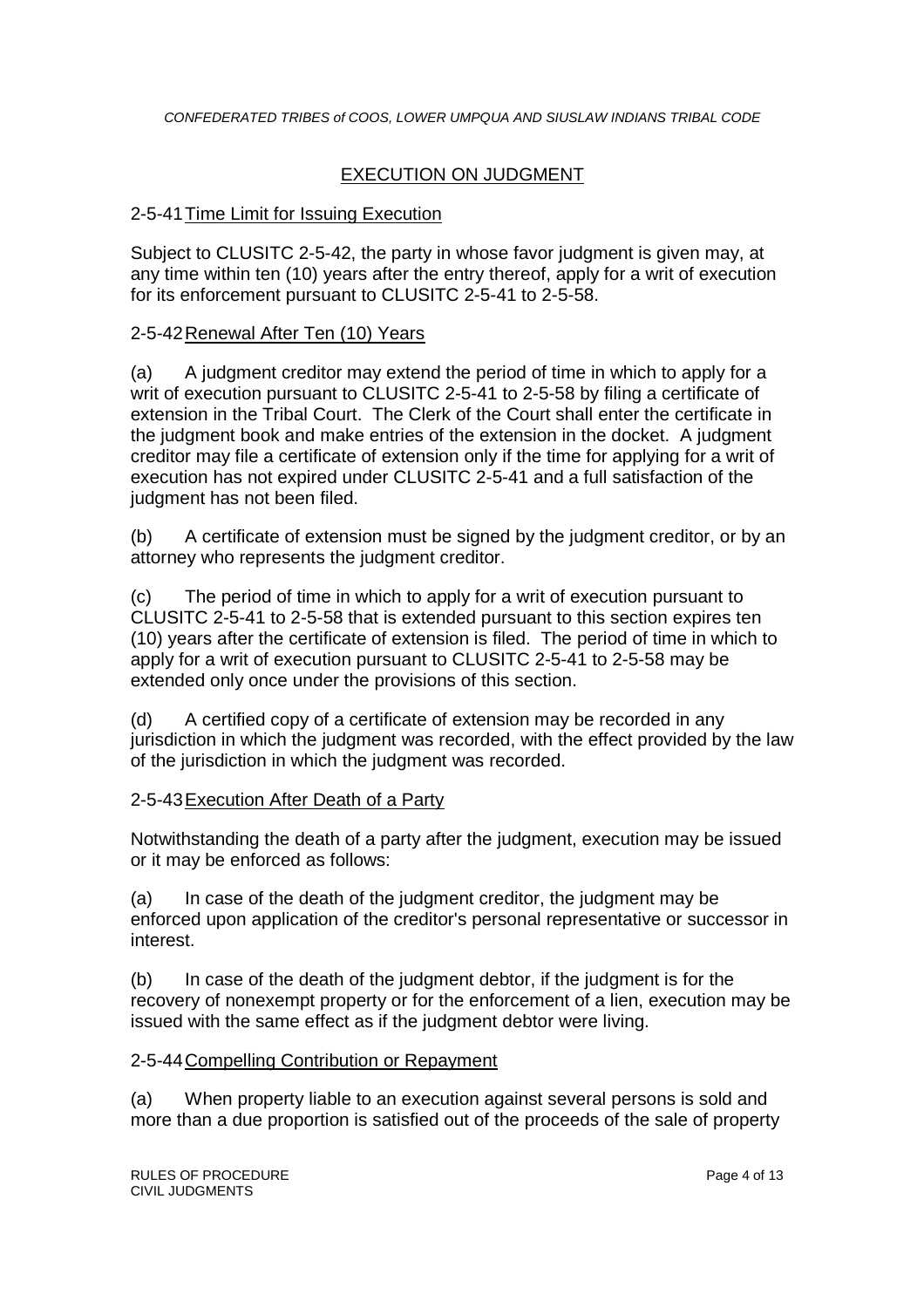of one or them, or one of them pays, without a sale, more than his share, he or she may compel contribution from the others. When a judgment is against several persons and is upon an obligation of one of them as surety for another and the surety pays the amount or any part of the judgment, the surety may compel repayment from the principal.

(b) The person so paying or contributing is entitled to enforce contribution or repayment if, within ten (10) days after the payment, he or she files with the Clerk of Court notice of the payment and claim to contribution or repayment. The Clerk shall make an entry of the notice in the margin of the docket.

#### 2-5-45Methods of Enforcement

(a) When the judgment is for money or the possession of nonexempt real or personal property, it may be enforced by a writ of execution.

(b) When the judgment requires the sale of property, it may be enforced by a writ reciting the judgment or its material parts and directing the Tribal Police Chief to execute the judgment and apply the proceeds as the judgment directs.

(c) When the judgment requires the performance of any other act than those designated in subsections (a) and (b) of this Section, a certified copy of the judgment may be served upon the party against whom the same is rendered or upon the person or officer required to obey the judgment, and obedience may be enforced by the court.

#### 2-5-46Application for Writ of Execution

A person in whose favor a judgment is rendered may apply to the court for a writ of execution. An application for a writ shall be directed to a judge of the Tribal Court. The application for the writ shall contain:

(a) The name, address and telephone number(s) of the applicant;

(b) The name and address of the person against whom the judgment is to be enforced;

(c) The date of the judgment, a description of the property to be executed upon and its location, the principal amount owed if the judgment is for the payment of money, and any accumulated post judgment interest;

(d) If personal property subject to a security interest is to be taken on execution, evidence that a deposit in the amount of the secured debt and interest, payable to the secured party, has been made with the filing officer with whom, pursuant to law, the financing statement has been filed;

(e) A copy of the judgment;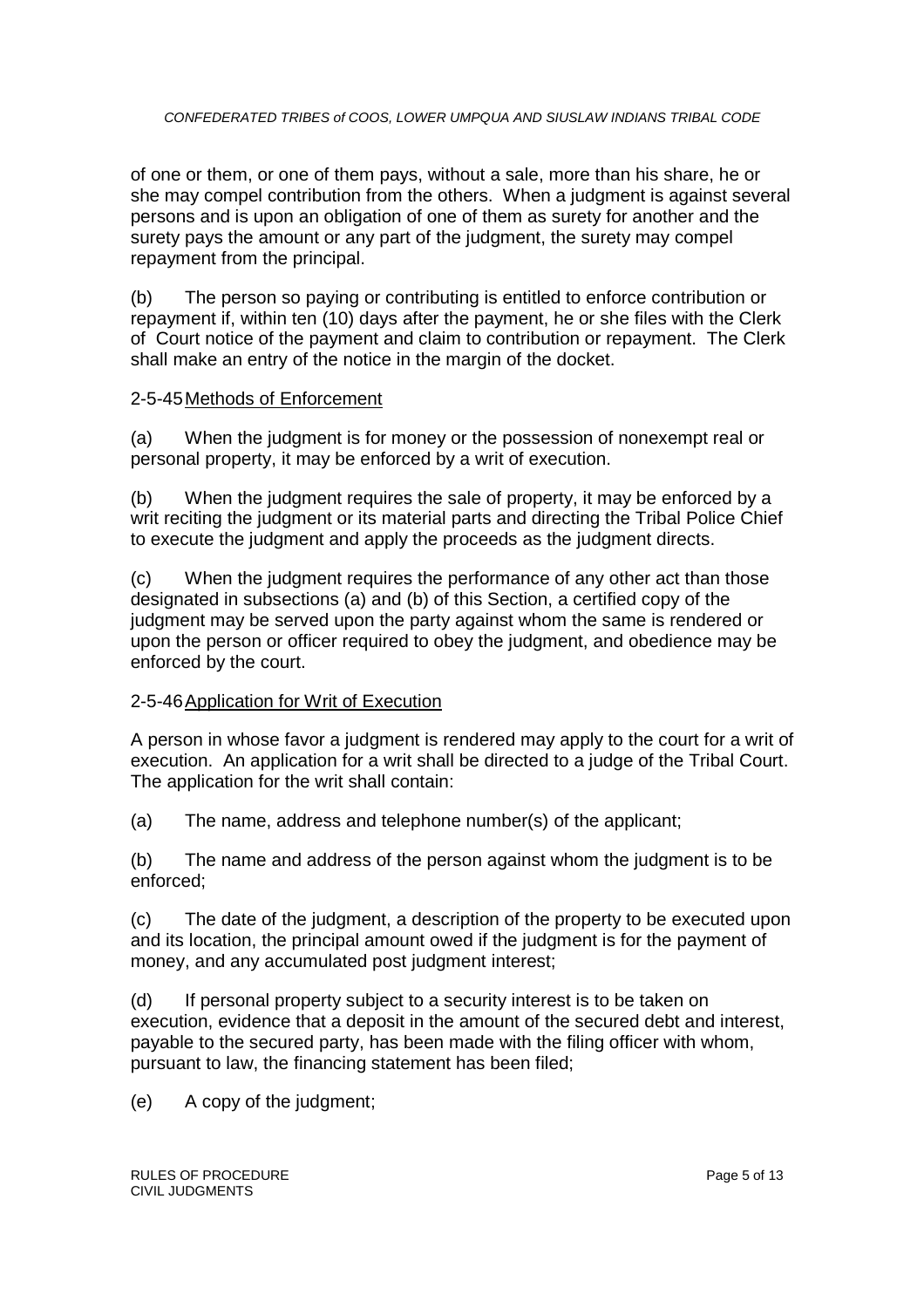#### (f) A form of the writ; and

(g) Evidence of payment of a fee of \$75 to the Clerk of Tribal Court upon the filing of the application.

#### 2-5-47Duty of Secured Party

(a) A secured party under any security agreement of record shall, upon fifteen (15) days' notice in writing served upon him in person by any judgment creditor of a judgment debtor seeking to satisfy a judgment, is required to file in the office where the financing statement covering the security agreement is filed an affidavit showing the amount of the indebtedness then actually due and owing to the secured party. Such affidavit shall state the amount of the original obligation for which the security agreement was given as security, all additional advancement of money or property on the principal obligation since the date of the execution of the security agreement, all payments of whatever kind, whether on principal or interest, made by the debtor to the date of the execution of the affidavit, and the balance then remaining due and unpaid to the secured party. If the secured party fails, refuses or neglects within fifteen (15) days from the service of any demand in writing to file the required affidavit, the security agreement shall be of no force or effect against such creditor upon the seizure on execution of any property subject to the security agreement.

(b) If the amount shown to be due is paid to the filing officer or to the secured party in satisfaction of the security agreement by any execution creditor against the debtor, the secured party is required to surrender to the filing officer the security agreement and any note or other evidence of indebtedness secured thereby, which security agreement or other evidence of indebtedness shall be delivered by the secured party or filing officer to the execution creditor.

#### 2-5-48Contents of Writ

The writ of execution must:

(a) Be issued in the name of the Tribes, sealed with the seal of the Tribal Court and subscribed by a judge;

(b) Be directed to the Tribal Police Chief, or the employer of the judgment debtor, as prescribed in CLUSITC 2-5-51;

(c) Describe the judgment, stating the name and address of the applicant for the writ and of the person against whom the judgment is to be enforced, the date when the judgment was entered, and, if it is for money, the amount of the judgment and the amount actually due thereon, or if not for money, the amount of the execution stated in dollars and cents;

(d) Describe in detail the property to be executed upon;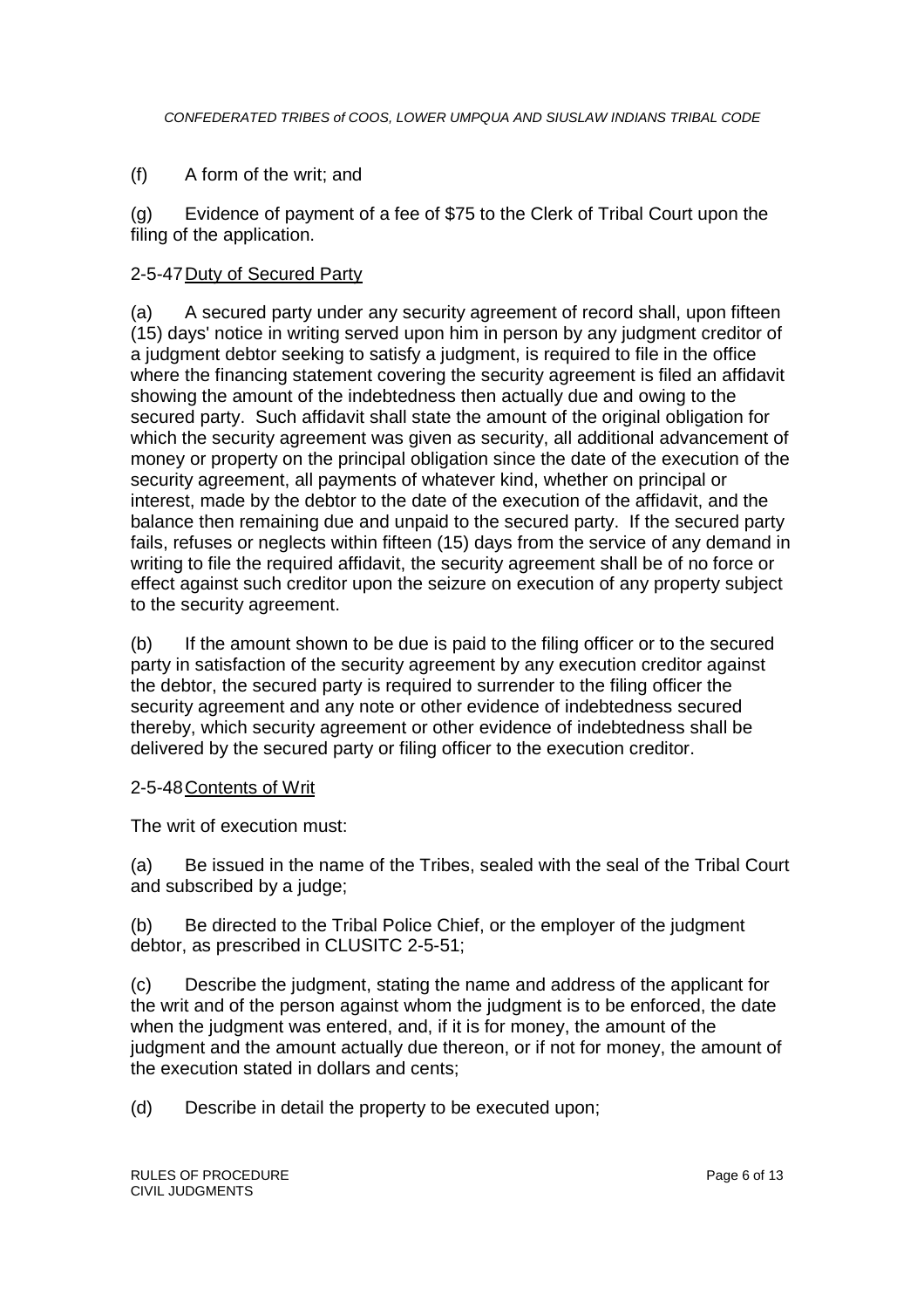(e) Require the Tribal Police Chief or the employer of the judgment debtor, as appropriate, to act substantially as provided in CLUSITC 2-5-50 and 2-5-52; and

(f) Contain directions to the levying officer as provided in CLUSITC 2-5-56 and 2-5-57, or as may be required to complete the execution pursuant to law.

## 2-5-49 Issuance of Writ

(a) Not less than five (5) nor more than ten (10) days after the filing of an application for a writ of execution, the court will approve the application and issue the writ unless it finds, in writing, that incomplete or inaccurate information is contained in the application or the form of writ, that exempt property is proposed to executed upon, or that the execution would be in contravention of the rights of a secured creditor.

(b) Upon subscription of the writ by the judge, the Clerk of Court shall docket the writ and transmit it or a certified copy of the same, with the application, to the levying officer.

## 2-5-50Execution in Particular Circumstances

(a) A judgment rendered against debtors and sureties shall so state, and an execution shall direct the levying officer to make the amount due out of the nonexempt goods, lands, wages or assets of the debtors, and only if the judgment cannot be so satisfied, to make the balance out of the nonexempt property, personal or real, of the sureties.

(b) If the writ of execution is against the property of a judgment debtor, it shall require the levying officer to satisfy the judgment, with interest, out of the nonexempt personal property of the debtor and, if sufficient personal property cannot be found, out of his nonexempt real property.

(c) If the writ of execution be against nonexempt real or personal property in the hands of personal representatives, heirs, devisees, legatees or trustees, it shall require the levying officer to satisfy the judgment, with interest, out of such property.

(d) If the writ of execution be for the delivery of the possession of nonexempt real or personal property, it must require the levying officer to deliver the possession of the property, particularly describing it, to the party entitled to possession.

#### 2-5-51 To Whom Execution Issued

(a) Where the writ is against the nonexempt property of a judgment debtor or where it requires the delivery of nonexempt real or personal property, it must be issued to the Tribal Police Chief.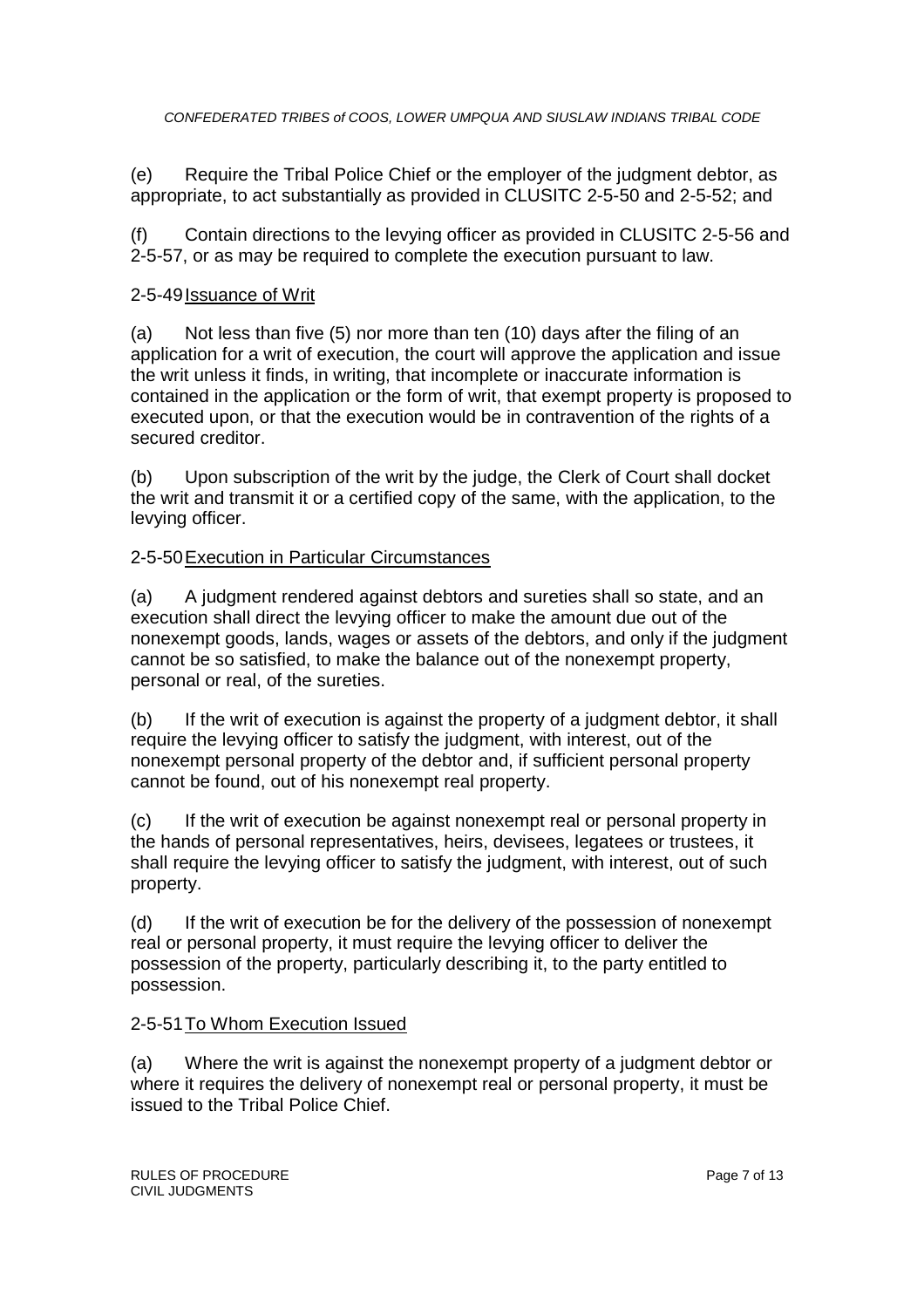(b) Where the writ is against earnings or wages of a judgment debtor it may be called a writ of garnishment, and it must be issued to the debtor's employer in compliance with the requirements of CLUSITC 2-5-52(b).

#### 2-5-52How Writ Executed

(a) If the Tribal Police Chief is the levying officer, he or she must execute the writ against the property of the judgment debtor no later than sixty (60) days after receipt of the writ by levying on a sufficient amount of nonexempt property, and paying to the plaintiff or his attorney so much of the proceeds as will satisfy the judgment. Any excess in the proceeds over the judgment and accruing costs must be returned to the judgment debtor unless otherwise directed by the judgment or order of the court. When there is more property of the judgment debtor than necessary to satisfy the judgment and accruing costs, the Tribal Police Chief must levy only on such part of the property as the judgment debtor may select if the property selected is sufficient to satisfy the judgment and costs.

(b) If the levying officer is an employer of the judgment debtor, the sum to be levied for each pay period is to be calculated as follows:

(1) Except as provided in subsections (2) and (3), the maximum part of the aggregate disposable earnings of a judgment debtor for any workweek that is subjected to garnishment may not exceed the lesser of:

(A) The amount by which his or her disposable earnings for the week exceed thirty (30) times the federal minimum hourly wage in effect at the time the earnings are payable; or

- (B) 25% of his or her disposable earnings for that week.
- (2) The restrictions of subsection (1) of this Section do not apply in the case of an order or judgment for the maintenance or support of any person issued by a court of competent jurisdiction.
- (3) The maximum part of the aggregate disposable earnings of a judgment debtor for any workweek that is subject to garnishment to enforce a maintenance or support order described in subsection (2) of this Section may not exceed:

(A) 50% of the judgment debtor's disposable earnings for that week if he or she is supporting a spouse or dependent child (other than a spouse or child for whom the order is issued); or

(B) 60% of the judgment debtor's disposable earnings for that week if he is not supporting a spouse or dependent child.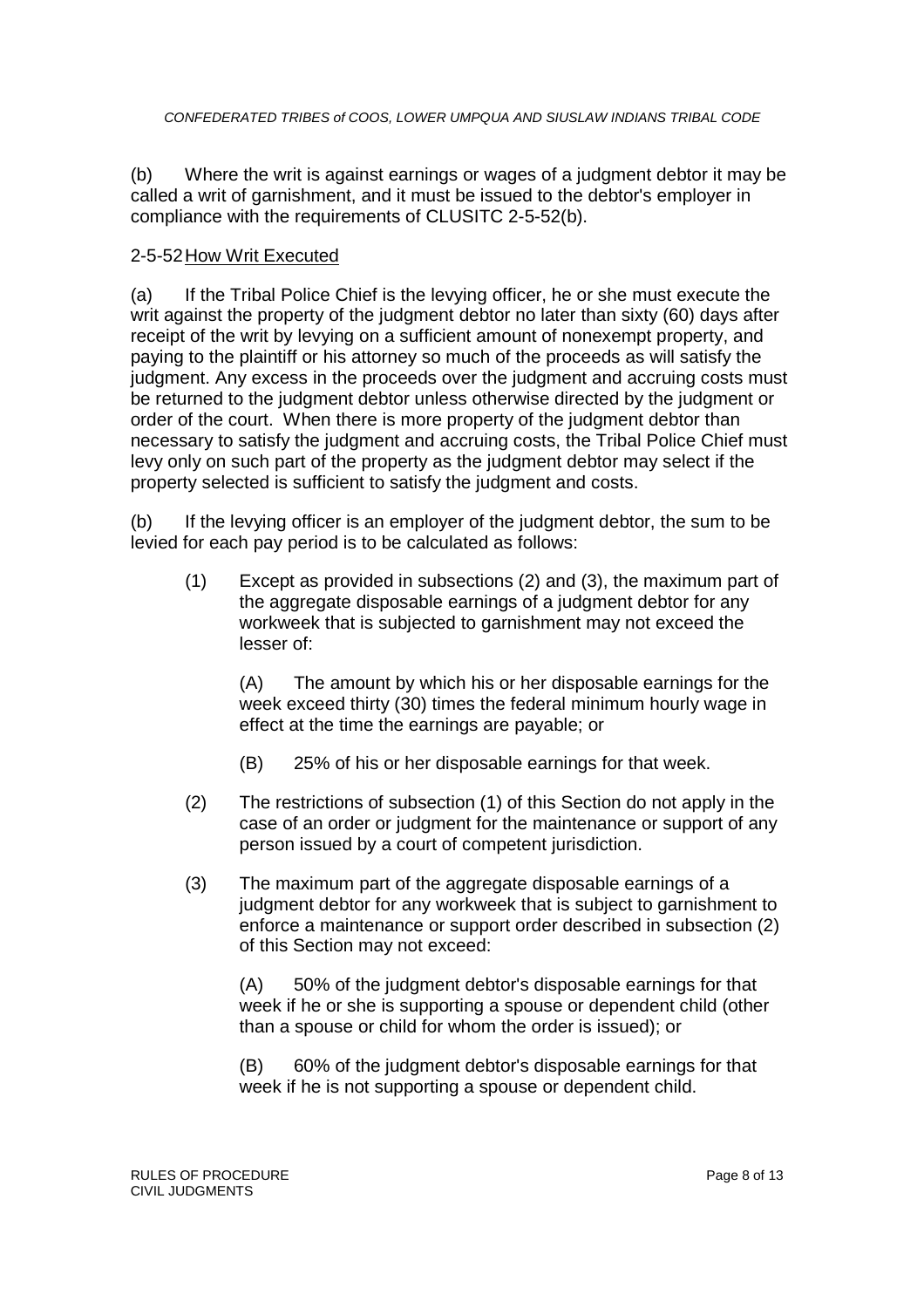(4) For purposes of this subsection, the definitions of earnings, disposable earnings and garnishment are as set for in 15 U.S.C. Section 1672.

#### 2-5-53Security for Costs When Property Seized

If the Tribal Police Chief will incur substantial costs in transporting, keeping or storing the property seized, the party requesting service of a writ of execution shall provide a bond or other security to pay for all costs which may be incurred as a result of the service of such writ.

#### 2-5-54Return of the Execution

(a) A writ of execution issued to the Tribal Police Chief shall be made returnable to the Clerk of Court not more than sixty (60) days after imposition of the levy as provided in CLUSITC 2-5-52(a).

(b) A writ of execution issued to an employer for the garnishment of the wages of a judgment debtor shall be made returnable to the Clerk of Court not more than thirty (30) days after the judgment is satisfied or within two (2) years from the date of its issuance, whichever shall earlier occur.

#### 2-5-55Clerk to Record Returned Execution

If property is levied upon, the Clerk of Court must record the execution and the return of the writ and certify the same as true copies in a book to be called the "execution book", which must be indexed with the names of the plaintiffs and defendants in execution alphabetically arranged, and kept open at all times during office hours for the inspection of the public, without charge.

#### 2-5-56Property Subject to Execution -- Limitations and Exemptions

(a) All goods, chattels, moneys and other property, both real and personal, or any interest of the judgment debtor in such property, except exempt property as provided in CLUSITC 2-5-57, are liable to execution subject to the limitations set out in subsections (b) and (c) of this subsection.

(b) Only those earnings of a judgment debtor subject to garnishment as provided in CLUSITC 2-5-52 are liable to execution.

#### 2-5-57Property Exempt from Execution

A judgment debtor is entitled to exemption from execution on the following:

(a) Any property, real or personal, within the jurisdiction of the Tribes, to which the legal title is held by the United States of America for the benefit of the Tribes or any individual Indian;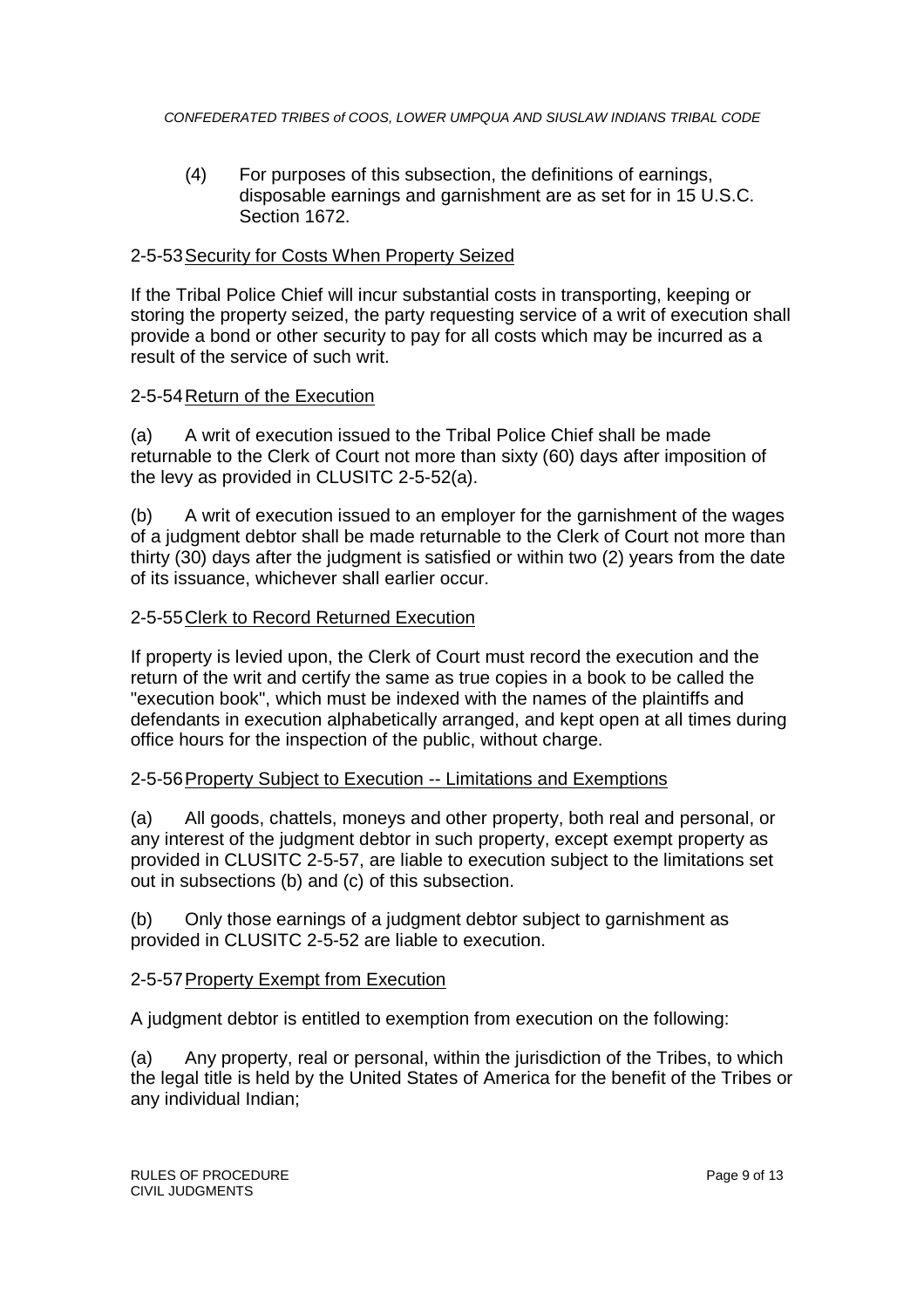(b) All lands, buildings and grounds with the fixtures, equipment, furniture, books, papers, computers and appurtenances pertaining to the public offices or for the use of Tribes or the public use of its members, and such property as may be necessary to carry out the governmental functions of any governmental entity with property located within the jurisdiction of the Tribes;

(c) Professionally prescribed health aids for the judgment debtor or a dependent of the judgment debtor;

(d) Personal property recognized by the Tribal Court or the Tribal Council as having significant spiritual, religious, or traditional value;

- (e) Benefits the judgment debtor has received or is entitled to receive under:
	- (1) Federal social security;
	- (2) Federal, state or Tribal public assistance;
	- (3) Veterans' disability programs; or
	- (4) Unemployment compensation or workers' compensation programs.
- (f) A home;
- (g) Maintenance and child support;

(h) The judgment debtor's interest, not exceeding a value of \$2,000 in any item or \$6,000 in the aggregate, in household furnishings and goods, appliances, jewelry, wearing apparel, books, firearms and other sporting goods, animals, feed, crops and musical instruments;

(i) The judgment debtor's interest, not to exceed \$4,000 in one motor vehicle; and

(j) The judgment debtor's interest, not to exceed \$4,000 in aggregate value, in any implements, professional books and tools, of the trade of the judgment debtor or a dependent of the judgment debtor.

#### 2-5-58Effective Date and Application to Pending Proceedings

This Chapter applies to all civil actions filed on or after April 14, 2002, to judgments in proceedings pending on that date, and to post judgment procedures and limitations, and enforcements on judgments outstanding on that date.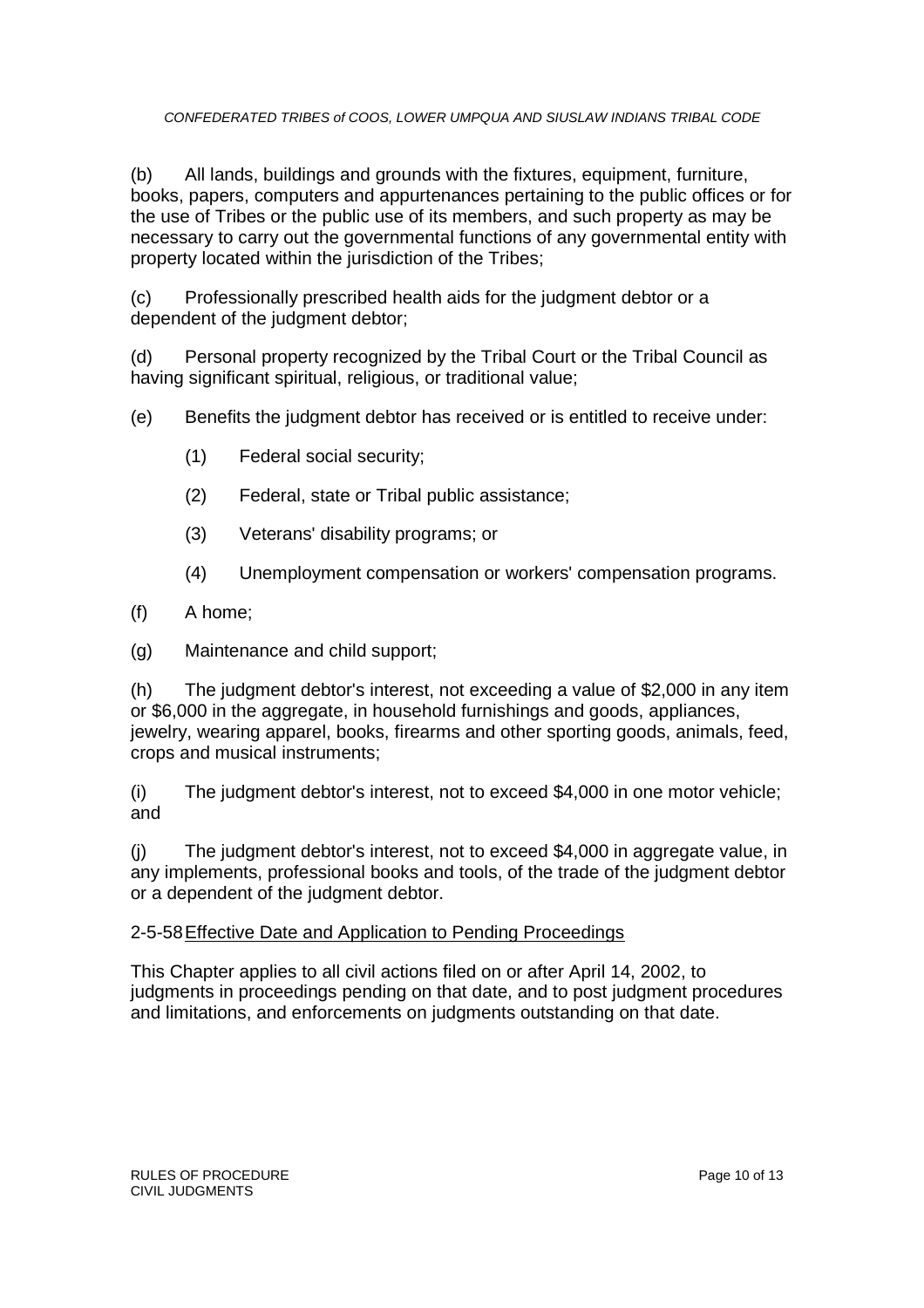## PROVISIONAL AND FINAL REMEDIES

#### 2-5-59Seizing a Person or Property

The provisions of Federal Rules of Civil Procedure 64 shall apply.

2-5-60 Injunctions and Restraining Orders

The provisions of Federal Rules of Civil Procedure 65 shall apply.

2-5-61 Proceedings Against a Surety

The provisions of Federal Rules of Civil Procedure 65.1 shall apply.

2-5-62Receivers

The provisions of Federal Rules of Civil Procedure 66 shall apply.

2-5-63Deposit into Court

The provisions of Federal Rules of Civil Procedure 67 shall apply.

2-5-64Offer of Judgment

The provisions of Federal Rules of Civil Procedure 68 shall apply.

2-5-65Execution

The provisions of Federal Rules of Civil Procedure 69 shall apply.

2-5-66Enforcing a Judgment for a Specific Act

The provisions of Federal Rules of Civil Procedure 70 shall apply.

2-5-67Enforcing Relief for or Against a Nonparty

The provisions of Federal Rules of Civil Procedure 71 shall apply.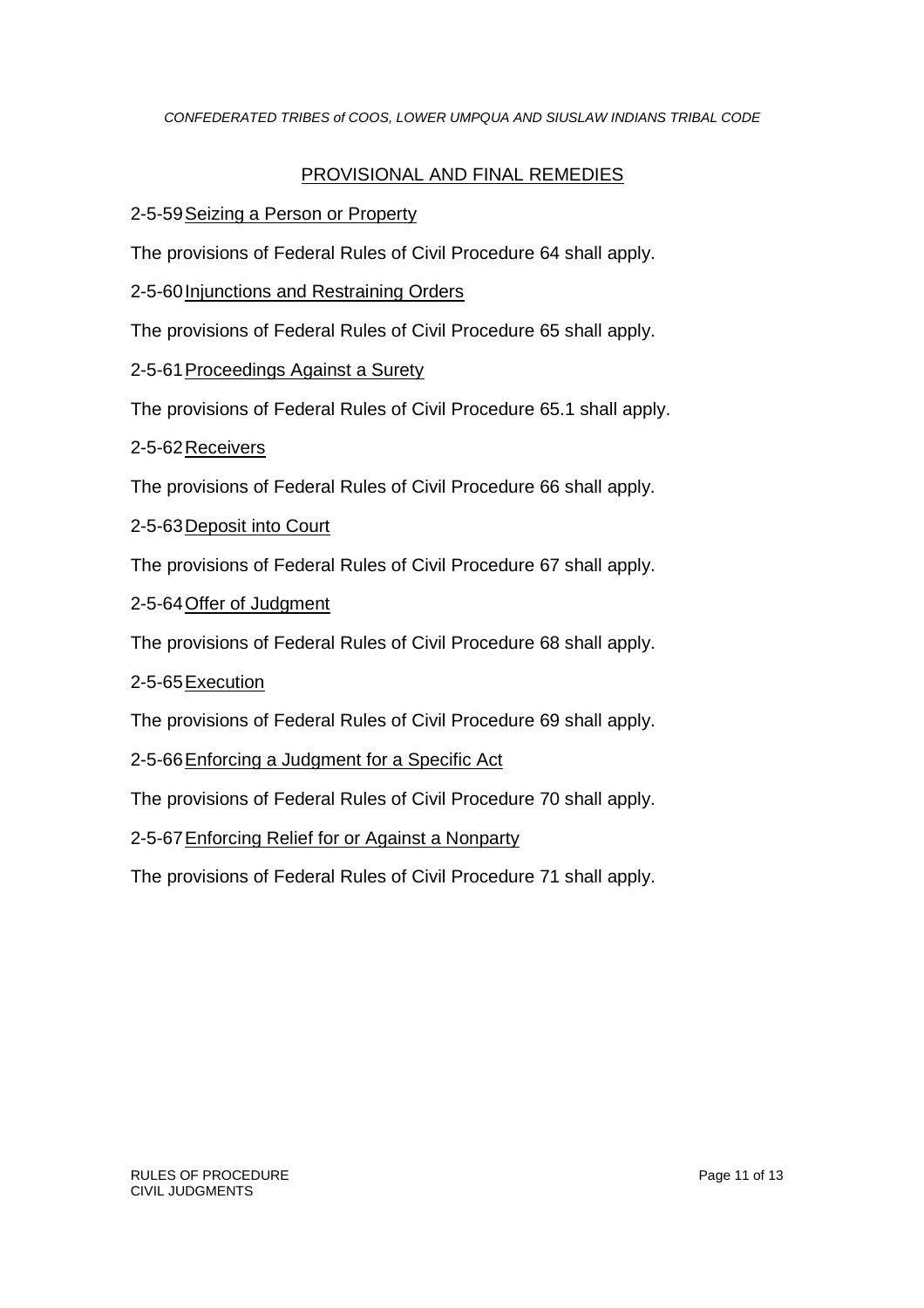## APPENDIX A

# LEGISLATIVE HISTORY AND EDITORIAL CHANGES

RULES OF PROCEDURE **Page 12 of 13** CIVIL JUDGMENTS